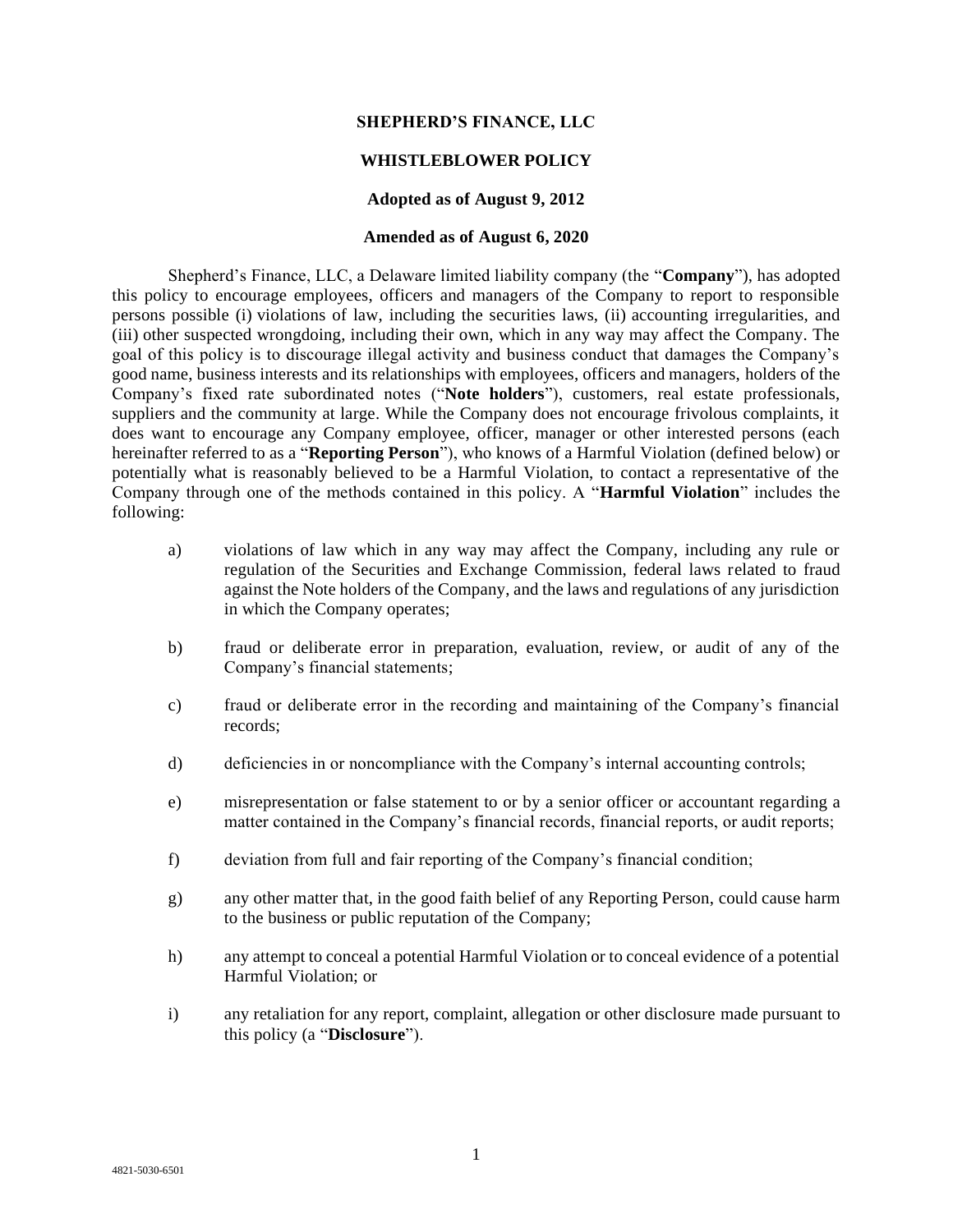## **1. Purpose of the Policy**

The Company has adopted this policy to:

- (a) set forth the procedures established by the Audit Committee of the Board of Managers of the Company for:
	- i. the receipt, retention, and treatment of complaints received by the Company regarding accounting, internal accounting controls, or auditing matters; and
	- ii. the confidential, anonymous submission by Reporting Persons of concerns regarding questionable accounting or auditing matters;
- (b) cause Harmful Violations to be disclosed before they can disrupt the business or operations of the Company, or lead to serious loss;
- (c) promote a climate of accountability; and
- (d) ensure that no Reporting Person should feel at a disadvantage in raising legitimate concerns.

This policy provides a means whereby a Reporting Person can safely raise, internally and at a higher level, serious concerns and disclose information that the Reporting Person believes in good faith is or could cause a Harmful Violation. This policy does not apply to all grievances, such as those related to terms of employment or those concerns that are specifically addressed by existing policies of the Company relating to discriminatory harassment, and any such other grievances not specifically covered by this policy shall be handled in the manner stated in such other existing policies.

## **2. Reporting Persons Protected**

This policy and the related procedures offer protection from retaliation to a Reporting Person, who makes any Disclosure with respect to matters that are, or could reasonably give rise to, Harmful Violations, provided the Disclosure is made:

- (a) in good faith (as defined below);
- (b) in the reasonable belief of the individual making the Disclosure that the conduct or matter covered by the Disclosure could give rise to or has resulted in a Harmful Violation; and
- (c) pursuant to the procedures contained below.

No complaint that satisfies these conditions shall result in any retaliation or threat of retaliation against the Reporting Person by the Company or any employee, officer, manager, contractor, subcontractor, or agent of the Company. Any acts of retaliation against a Reporting Person shall be treated by us as a serious violation of Company policy and could result in discharge.

Accordingly, any Reporting Person who, in good faith, makes a Disclosure pursuant to this policy with respect to a Harmful Violation or potential Harmful Violation shall be protected from any retaliation by the Company. "**Good faith**" as used herein means that the Reporting Person has a reasonably held belief that the Disclosure made by the Reporting Person is true and has not been made for personal gain, for malicious or frivolous reasons, or for any ulterior motive.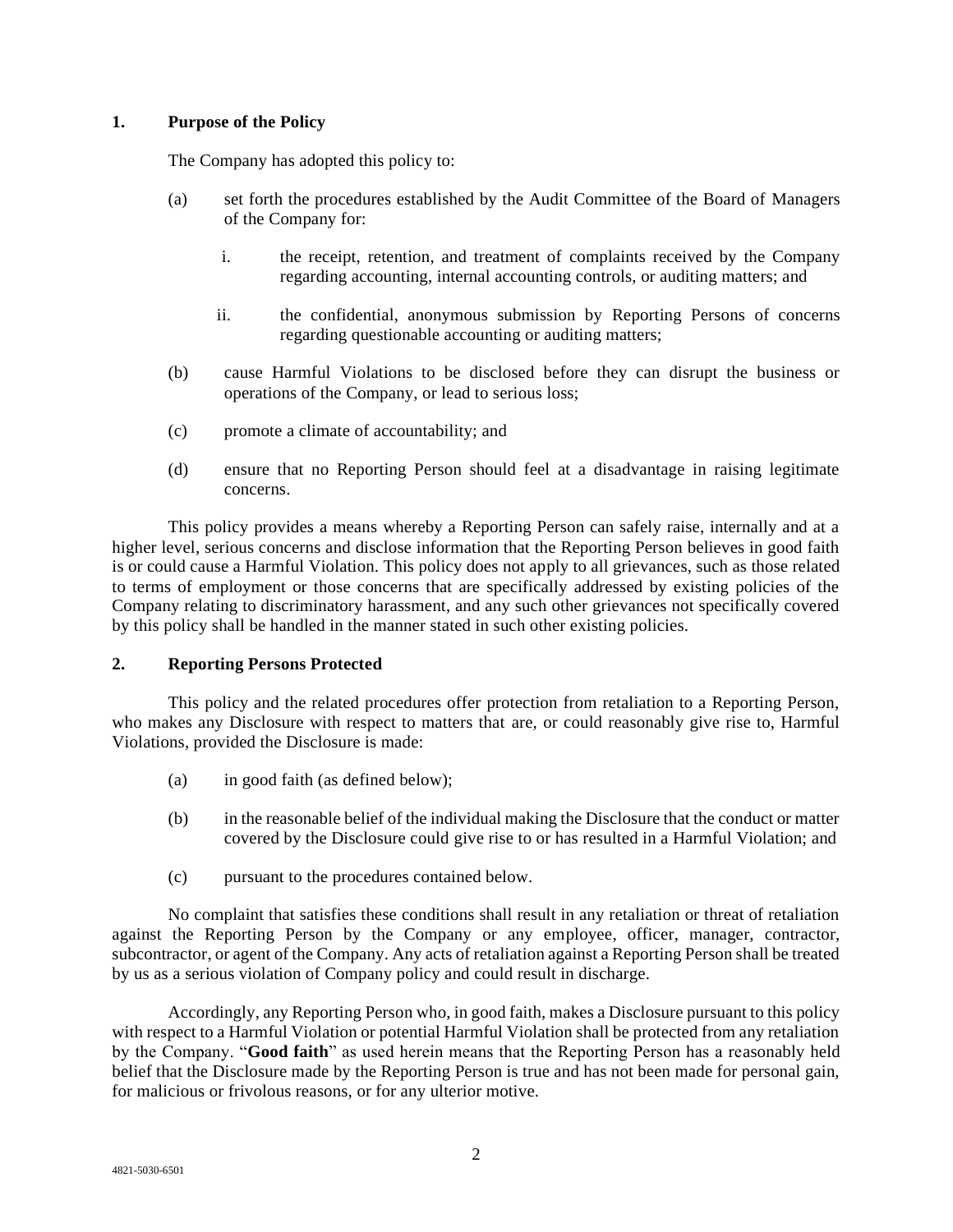Any Reporting Person who feels that he or she has been subjected to retaliation in violation of this policy should immediately report such behavior in accordance with the procedures set forth in this policy.

The Company notes that the Sarbanes-Oxley Act of 2002 (the "**Sarbanes-Oxley Act**") provides certain legal protection to employees who provide information in investigations, including internal investigations into certain types of violations of the securities laws and regulations, or who file proceedings relating to similar violations. Under these laws, the Company and its employees, officers, managers, contractors, subcontractors and agents are prohibited from discharging, demoting, suspending, threatening, harassing, or in any other manner discriminating against an employee in connection with the terms and conditions of his or her employment because of any lawful act done by such employee to provide information, cause information to be provided or otherwise assist an investigation regarding conduct which such employee reasonably believes constitutes a violation of any rule of the Securities and Exchange Commission or any other provision of federal law relating to fraud against the Note holders of the Company.

## **3. Confidentiality of Disclosure**

The Company will use its best efforts to treat all Disclosures by Reporting Persons as confidential and privileged to the fullest extent permitted by law so long as maintaining such confidentiality and privilege is compatible with a fair investigation. The Company will exercise particular care to keep confidential the identity of any Reporting Person making a Disclosure under this procedure until a formal investigation is undertaken. Thereafter, the identity of the Reporting Person making the Disclosure may be kept confidential, if requested, unless (a) such confidentiality is incompatible with a fair investigation, (b) there is an overriding reason for identifying or otherwise disclosing the identity of the Reporting Person, or (c) such disclosure is required by law. In any such instance, the Reporting Person making the Disclosure will be so informed in advance of his or her being identified with the Disclosure. Where disciplinary proceedings are invoked against any individual following a Disclosure under this procedure, the Company will normally require the name of the Reporting Person making the Disclosure to be disclosed to the person subject to such proceedings. In addition, the person making the Disclosure confidentially should be advised that his or her identity will be disclosed if, after the investigation, it is reasonably determined that the Disclosure was made maliciously or recklessly.

While the Company encourages individuals to put their name to any Disclosure they make, any Reporting Person may make an anonymous Disclosure by completing a Complaint Form in the form attached as Exhibit "A" to this policy (except for the personal information contained in Section 1) and submitting it anonymously in accordance with the procedures set forth below. In responding to an anonymous Disclosure, the Company will pay due regard to fairness to any individual named in the Disclosure, the seriousness of the issue raised, the credibility of the information or allegations in the Disclosure and the prospects of an effective investigation and discovery of evidence.

Investigations will be conducted as quickly as possible, taking into account the nature and complexity of the Disclosure and the issues raised therein.

## **4. Unsubstantiated Allegations**

If a Reporting Person makes a Disclosure in good faith pursuant to this policy and any facts alleged are not confirmed by subsequent investigation, no action will be taken against the Reporting Person. In making a Disclosure, all individuals should exercise due care to ensure the accuracy of the information disclosed. Reporting Persons making a Disclosure that is determined to be without substance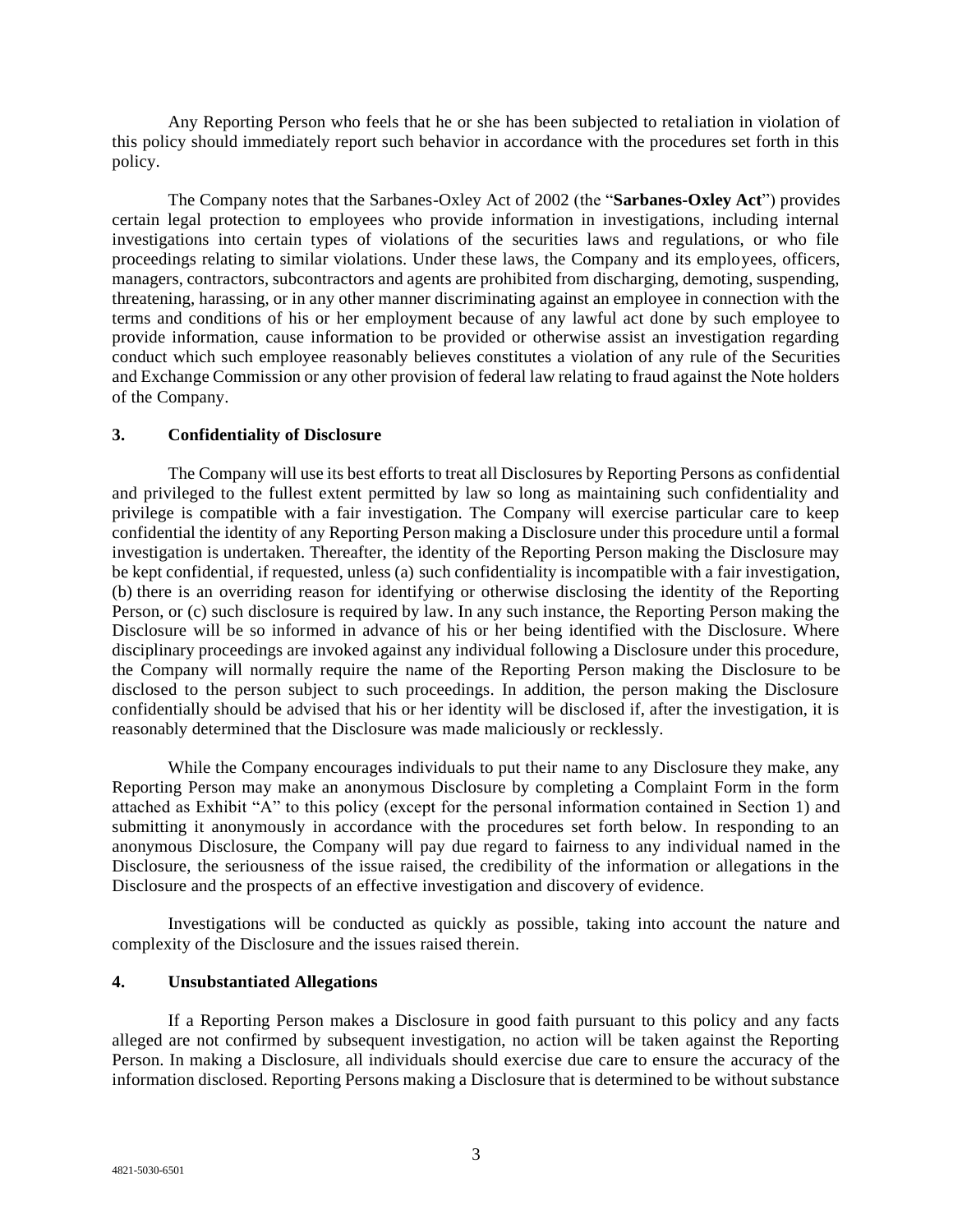and to have been made for personal gain or for malicious or frivolous reasons will not be protected by this policy.

Where alleged facts disclosed pursuant to this policy are not substantiated the conclusions of the investigation will be made known both to the Reporting Person who made the Disclosure and to the person(s) against whom any allegation was made in the Disclosure.

## **5. Follow-Up**

A detailed report of all substantive Disclosures and any subsequent actions taken in response thereto will be made to the Audit Committee in instances where the Disclosure relates to an issue or matter within its purview. In all other cases, a summary report will be made to the Audit Committee.

The conclusion of any investigation will be communicated to the person or persons against whom the Disclosure is made and to the Reporting Person.

## **6. Procedures for Submission of Complaints or Concerns Regarding Financial Statement Disclosures, Accounting, Internal Accounting Controls, or Auditing Matters**

Section 301 of the Sarbanes-Oxley Act requires the Audit Committee of the Board of Managers of the Company to establish procedures for: (a) the receipt, retention, and treatment of complaints received by the Company regarding accounting, internal accounting controls, or auditing matters ("**Accounting Matters**"); and (b) the submission by employees of the Company and others, on a confidential and anonymous basis, of concerns regarding questionable Accounting Matters. In the event a Reporting Person makes a Disclosure of a Harmful Violation relating to an Accounting Matter, the Chairman of the Audit Committee shall follow the procedures set forth in this Section 6.

(a) Any Reporting Person may submit, on a confidential, anonymous basis if the Reporting Person so desires, any concerns regarding Accounting Matters to the Audit Committee Chairman by submitting a completed Complaint Form in the form attached as Exhibit "A" to this policy to the address below. If a Reporting Person would like to discuss any matter with the Chairman of the Audit Committee, the Reporting Person should indicate this in the submission and include a telephone number at which he or she might be contacted if the Chairman of the Audit Committee deems it appropriate.

# **Personal and Confidential Communication/Whistleblower Submission Only Recipient May Open**

Chairman of the Audit Committee Shepherd's Finance, LLC P.O. Box 995 Morgantown, WV 26507

- (b) Following the receipt of any complaints submitted hereunder, the Chairman of the Audit Committee will refer the matter to the full Audit Committee, which will investigate each matter so reported and take corrective and disciplinary actions, if appropriate, which may include, alone or in combination, a warning or letter of reprimand, demotion, loss of merit increase or bonus, suspension without pay, or termination of employment.
- (c) The Audit Committee may enlist officers of the Company and/or outside legal, accounting, or other advisors, as appropriate, to conduct any investigation of complaints regarding financial statements disclosures, accounting, internal accounting controls, or auditing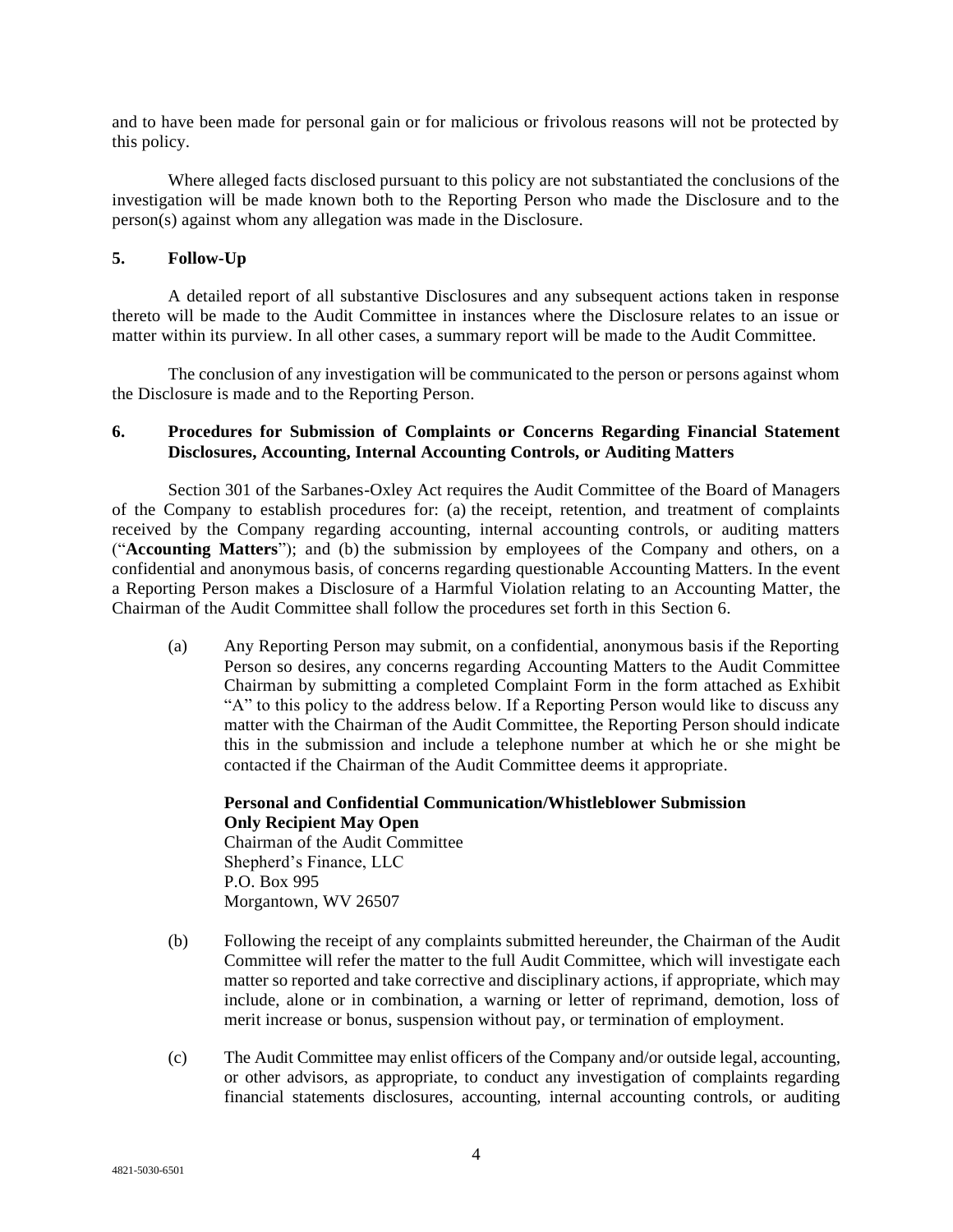matters. In conducting any investigation, the Audit Committee shall use reasonable efforts to protect the confidentiality and anonymity of the complainant.

(d) The Audit Committee shall retain as a part of the records of the Audit Committee any such Disclosures or concerns for a period of no less than seven (7) years.

## **7. Procedures for Submission of Disclosures not Covered by Section 6**

(a) Any Disclosure made by a Reporting Person under this policy not covered by Section 6 must be submitted to the Chairman of the Audit Committee at the address below using the Complaint Form in the form attached as Exhibit "A" to this policy.

## **Personal and Confidential Communication/Whistleblower Submission Only Recipient May Open** Chairman of the Audit Committee Shepherd's Finance, LLC P.O. Box 995 Morgantown, WV 26507

Any Disclosure concerning the Chairman of the Audit Committee may be submitted directly to the Chairman of the Board at the address below using the Complaint Form in the form attached as Exhibit "A" to this policy.

## **Personal and Confidential Communication/Whistleblower Submission Only Recipient May Open** Chairman of the Board of Managers

Shepherd's Finance, LLC 871 Coronado Center Drive, Suite 200 Henderson, NV 89052

- (b) Upon receiving a Disclosure, the Chairman of the Audit Committee shall immediately enter the pertinent information into a log and open a file for each Disclosure, which file shall be maintained in a secure location to protect the confidentiality of the Disclosure.
- (c) The Chairman of the Audit Committee shall review the Disclosure and take appropriate steps to investigate the matters alleged in the Disclosure as deemed appropriate by the Chairman of the Audit Committee. The Chairman of the Audit Committee may enlist other employees, officers, managers or consultants as necessary to conduct a thorough investigation of the matters alleged in the Disclosure. If on preliminary examination the matter raised or alleged in any Disclosure is judged to be without substance or merit, the matter shall be dismissed and the Reporting Person informed of the decision and the reasons for such dismissal. If it is judged that the allegation(s) or issue(s) covered in the Disclosure have merit, the matter shall be dealt with in accordance with this policy, the Company's normal disciplinary procedures and/or as otherwise may be deemed appropriate according to the nature of the case. The Reporting Person shall be informed as to the ultimate outcome of the investigation.
- (d) A Reporting Person should expect some response to the Disclosure no later than two weeks after the Disclosure, unless the Reporting Person believes in good faith that conditions warrant a quicker reply, in which case the Reporting Person shall detail those conditions as part of his or her initial Disclosure and suggest expedited treatment.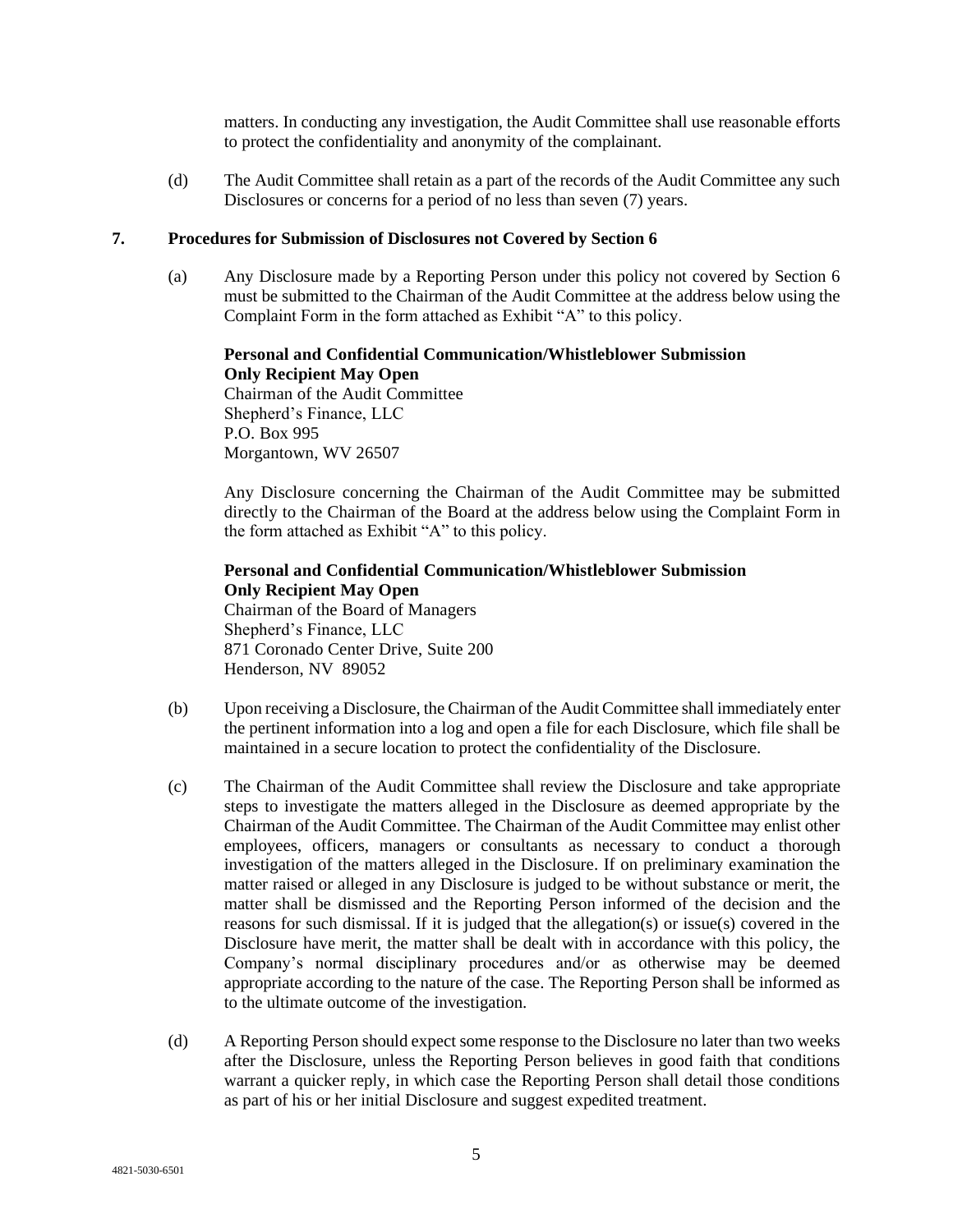- (e) If any Disclosure relates to the alleged conduct of a manager or officer of the Company, the Disclosure shall be referred to the Chairman of the Audit Committee for investigation by the Audit Committee. The Audit Committee may retain counsel to investigate the facts and allegations contained in any such Disclosure.
- (f) Disclosures received by the Chairman of the Audit Committee anonymously or with instructions from the Reporting Person to keep the Disclosure confidential shall be handled as provided in Section 3 of this policy.
- (g) The file for each Disclosure shall be retained by the Company for a period of seven (7) years following the date of conclusion of the investigation.
- (h) The Chairman of the Audit Committee shall promptly forward to the Audit Committee any Disclosure that it has received regarding financial statement disclosures, accounting, internal accounting controls or auditing matters.

## **8. Annual Review and Reporting**

The Chairman of the Audit Committee shall make a quarterly report to the Audit Committee of (i) the number of Disclosures made, (ii) the number of investigations commenced in response to Disclosures, (iii) the number of wrongdoings discovered, and (iv) all disciplinary actions taken in response to matters discovered through Disclosures. This policy will be reviewed annually by the Audit Committee after consultation with the Chairman of the Audit Committee, taking into account the effectiveness of the policy in promoting proper disclosure, but with a view to minimizing the opportunities to cause improper investigations.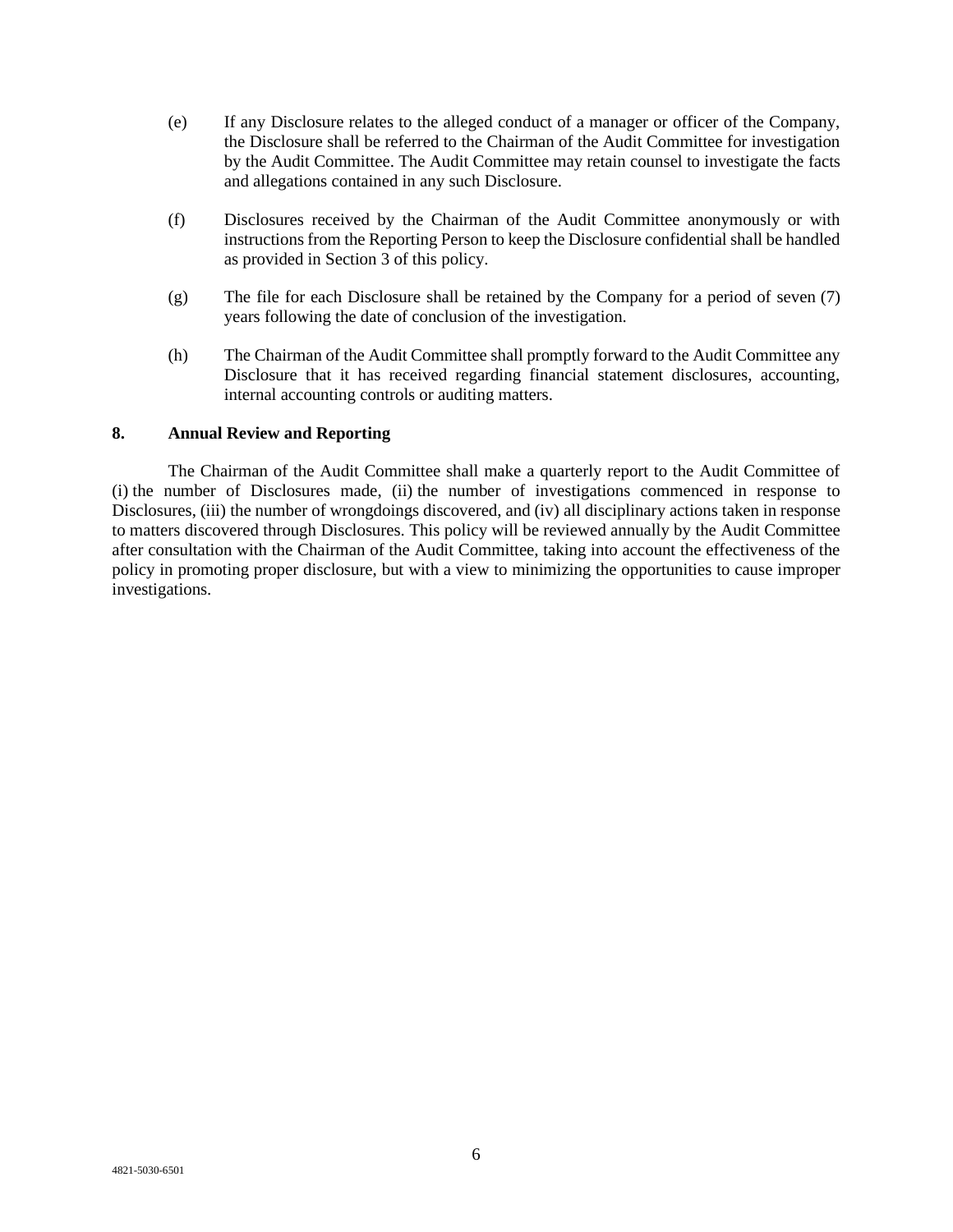## **EXHIBIT "A"**

#### **COMPLAINT FORM**

1. *(Note: The information relating to the Reporting Person in this Section 1 should not be completed if the Disclosure is submitted anonymously)*

| Reporting Person's Name: 1997                                                                                                                                                                                                  |                |                                                                                   |               |
|--------------------------------------------------------------------------------------------------------------------------------------------------------------------------------------------------------------------------------|----------------|-----------------------------------------------------------------------------------|---------------|
| Supervisor: 2000 Contract Contract Contract Contract Contract Contract Contract Contract Contract Contract Contract Contract Contract Contract Contract Contract Contract Contract Contract Contract Contract Contract Contrac |                |                                                                                   |               |
| Department of the Reporting Person:                                                                                                                                                                                            |                |                                                                                   |               |
| Type of Violation: $\Box$ Legal $\Box$ Accounting/Auditing $\Box$ Retaliation                                                                                                                                                  |                |                                                                                   |               |
| Date the Reporting Person became aware of Harmful Violation:                                                                                                                                                                   |                |                                                                                   |               |
| Harmful Violation is:                                                                                                                                                                                                          | $\Box$ Ongoing | $\Box$ Completed                                                                  | $\Box$ Unsure |
| Department suspected of Harmful Violation: Manual Manual Manual Manual Manual Manual Manual Manual Manual Manua                                                                                                                |                |                                                                                   |               |
| Individuals suspected of Harmful Violation: University of the Contract of Harmful Violation:                                                                                                                                   |                |                                                                                   |               |
| Describe the relevant facts of the Harmful Violation:                                                                                                                                                                          |                |                                                                                   |               |
|                                                                                                                                                                                                                                |                | ,我们也不会有什么。""我们的人,我们也不会有什么?""我们的人,我们也不会有什么?""我们的人,我们也不会有什么?""我们的人,我们也不会有什么?""我们的人  |               |
| Describe how the Reporting Person became aware of the Harmful Violation:                                                                                                                                                       |                |                                                                                   |               |
| Describe the steps taken by the Reporting Person regarding the Harmful Violation prior to<br>submitting this Complaint:                                                                                                        |                | ,我们也不能会有一个人的事情。""我们的人们是不是我们的人,我们也不能会有一个人的人,我们也不能会有一个人的人,我们也不能会有一个人的人,我们也不能会有一个人的人 |               |
| Who, if anyone, may be harmed or adversely affected by the Harmful Violation?                                                                                                                                                  |                |                                                                                   |               |
| If the Harmful Violation is legal in nature, rather than relating to accounting or auditing matters                                                                                                                            |                |                                                                                   |               |

12. If the Harmful Violation is legal in nature, rather than relating to accounting or auditing matters, estimated amount of potential loss to the Company as a result of the Harmful Violation:

 $\frac{1}{2}$  .